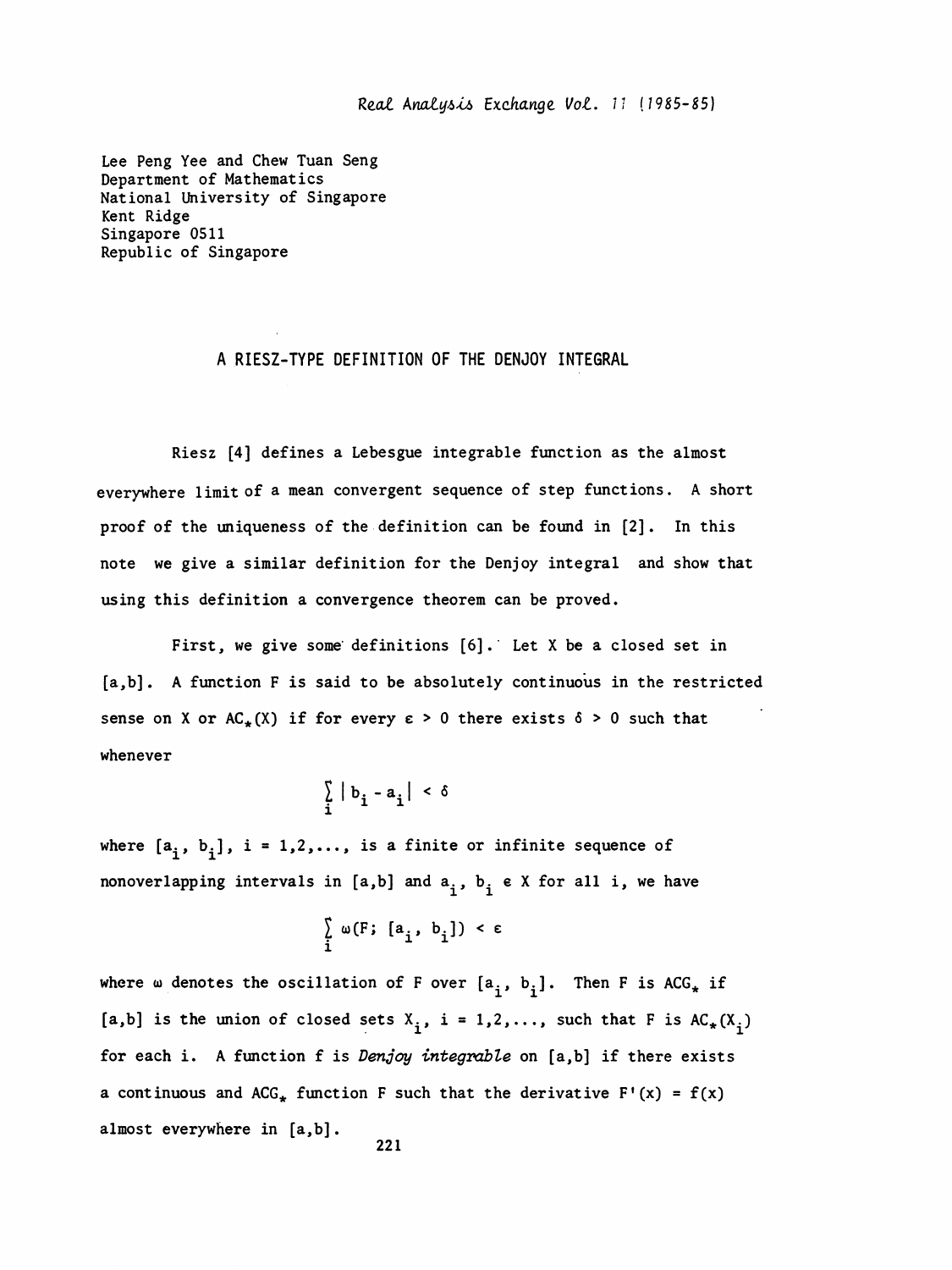Next, a sequence of functions  $f_n$  is said to be *contral-convergent* to f on [a,b] if the following conditions are satisfied :

(i)  $f_n(x) \rightarrow f(x)$  almost everywhere in [a,b] as  $n \rightarrow \infty$  and each  $f_n$  is Denjoy integrable on  $[a,b]$ ;

(ii) the primitives  $F_n$  of  $f_n$  are ACG<sub>\*</sub> uniformly in n, i.e., [a,b] is the union of closed sets  $X_i$  on each of which  $F_n$  is  $AC_*(X_i)$  uniformly in n;

(iii)  $F_n(x)$  converges uniformly on [a,b] as  $n \rightarrow \infty$ .

 We define a RD integrable function f on [a,b] to be the limit almost everywhere of a control-convergent sequence of step functions  $\phi_n$ , and

$$
\int_{a}^{b} f(x) dx = \lim_{n \to \infty} \int_{a}^{b} \phi_{n}(x) dx.
$$

We shall see that the integral is uniquely determined.

CONTROLLED CONVERGENCE THEOREM If  $f_n$  is control-convergent to  $f$  on  $[a,b]$ , then  $f$  is Denjoy integrable on  $[a,b]$  and

$$
\int_{a}^{b} f(x) dx = \lim_{n \to \infty} \int_{a}^{b} f_{n}(x) dx.
$$

The proof is given in [3]. Bullen pointed out to the authors that the convergence theorem is also proved in [1; p. 50 Theorem 47] with (iii) replaced by

(iv)  $F_n$  are equicontinuous in [a,b].

 In fact, the two sets of conditions are equivalent. Suppose that conditions (i), (ii) and (iv) hold. We claim that  $\{F_n(x)\}$  is bounded at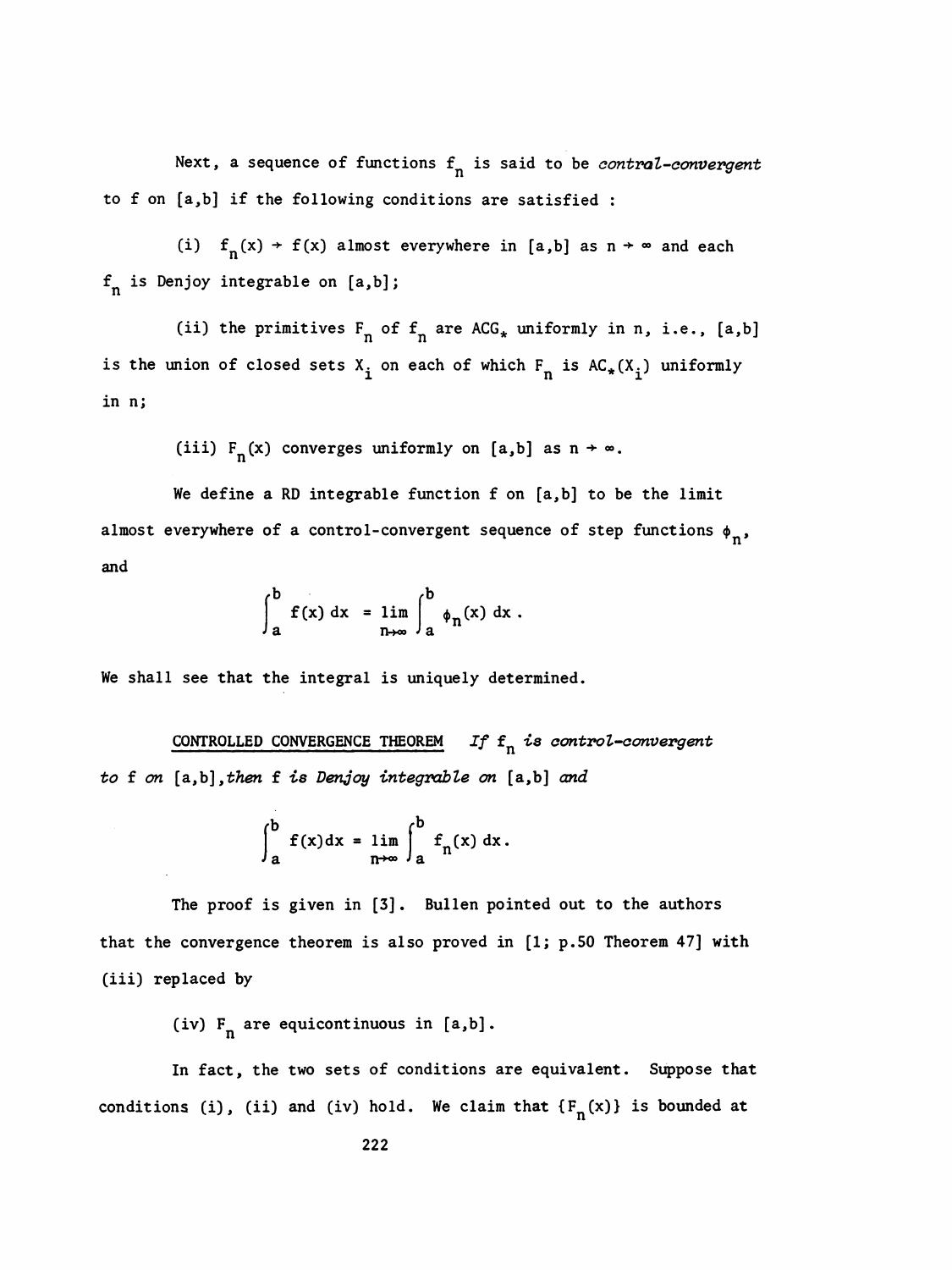every point  $x \in [a,b]$ . Indeed, in view of (iv), for every  $x \in [a,b]$  there exists  $\delta(x) > 0$  such that

$$
|F_n(x) - F_n(y)| \le 1 \quad \text{for every } n
$$

whenever  $|x-y| < \delta(x)$ . Then it follows from the Heine-Borel covering theorem that there exists a finite number of points, say,  $x_1, x_2, ..., x_N$ , such that the union of  $(x_i - \delta(x_i), x_i + \delta(x_i))$ , i = 1,2,...,N covers [a,b]. For any y e [a,b] we have y e  $(x_i - \delta(x_i) , x_i + \delta(x_i))$  for some i and

$$
|F_n(y)| \le |F_n(y) - F_n(x_i)| + |F_n(x_i)|
$$
  

$$
\le 1 + (2i - 1)
$$

 $\leq$  2N

Hence  $\{F_{n}(x)\}$  is uniformly bounded and therefore bounded at each x.

By Ascoli's theorem [5; p.155], the above sequence  ${F_n}$  has a subsequence which converges pointwise uniformly on [a,b] . In view of the controlled convergence theorem, the function f is Denjoy integrable and this subsequence converges to F, the primitive of f. Consequently, for every subsequence of  ${F_n}$ , there exists a subsubsequence which converges uniformly to F on [a,b] . Therefore condition (iii) holds by reductio ad absurdum. The converse is easy.

 In other words, the controlled convergence theorem also follows from [1] without reference to [3]. As a corollary of the controlled convergence theorem, we have the following.

UNIQUENESS THEOREM If a sequence of step functions  $\phi_n$  is control-convergent to zero on [a,b], then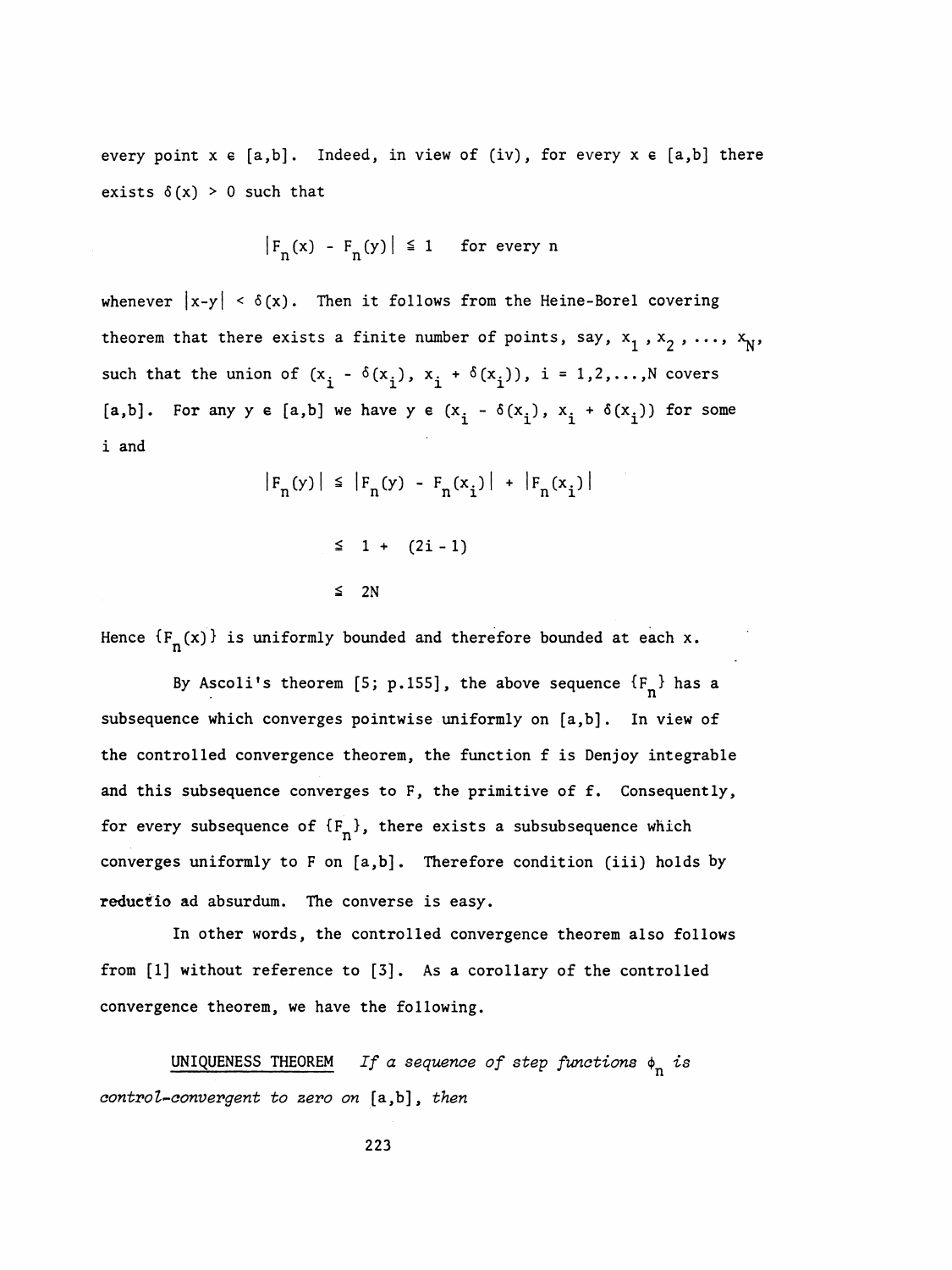$$
\lim_{n\to\infty}\int_a^b\phi_n(x)dx=0.
$$

 The theorem can also be proved directly. In view of its similarity to [3], we shall not reproduce the proof.

 Next, we show that the Denjoy and RD integrals are equivalent. It is easy to see from the controlled convergence theorem that every RD integrable function is Denjoy integrable.

 Now suppose f is Denjoy integrable on [a,b] . We shall prove that it is RD integrable there. Let F be the primitive of f. Then F is  $ACG_{*}$ , i.e., [a,b] is the union of closed sets  $X_i$  on each of which F is  $AC_*(X_i)$ . Put  $F_n(x) = F(x)$  when  $x \in X_1 \cup ... \cup X_n$  and linear or piecewise linear elsewhere. We want piecewise linearity so that  $|F_n(x) - F(x)| \le 1/n$  for all it is RD integrable there. Let F be the primitive of f. Then F is  $AC_x$ ,<br>i.e., [a,b] is the union of closed sets  $X_i$  on each of which F is  $AC_x(X_i)$ .<br>Put  $F_n(x) = F(x)$  when  $x \in X_1 \cup ... \cup X_n$  and linear or piecewise linear<br>elsewh i.e., [a,b] is the union of closed sets  $X_i$  on each of which F is  $AC_*(X_i)$ .<br>Put  $F_n(x) = F(x)$  when  $x \in X_1 \cup ... \cup X_n$  and linear or piecewise linear<br>elsewhere. We want piecewise linearity so that  $|F_n(x) - F(x)| \le 1/n$  for all<br> $x \in [$ but is the union of closed sets  $X_i$  on each of which F is  $AC_x(X_i)$ .<br>  $) = F(x)$  when  $x \in X_1 \cup ... \cup X_n$  and linear or piecewise linear<br>
e. We want piecewise linearity so that  $|F_n(x) - F(x)| \le 1/n$  for all<br>
and that  $F_n(x)$  converges

see that each  $f_n$  is Lebesgue integrable on  $[a,b]$ . Thus for each n there exists a step function  $\phi_n$  satisfying

$$
\int_{a}^{b} |f_{n}(x) - \phi_{n}(x)| dx < 2^{-n}
$$
  

$$
|f_{n}(x) - \phi_{n}(x)| < 2^{-n}
$$
 for  $x \in [a, b] - E_{n}$ 

where  $E_n$  is an open set with measure less than  $2^{-n}$ . It is a standard argument to show that  $\phi_n$  is control-convergent to f on [a,b]. Hence f is RD integrable on [a,b] .

Therefore we have proved the following

EQUIVALENCE THEOREM A function  $f$  is RD integrable on  $[a, b]$  if and only if it is Denjoy integrable on [a,b] .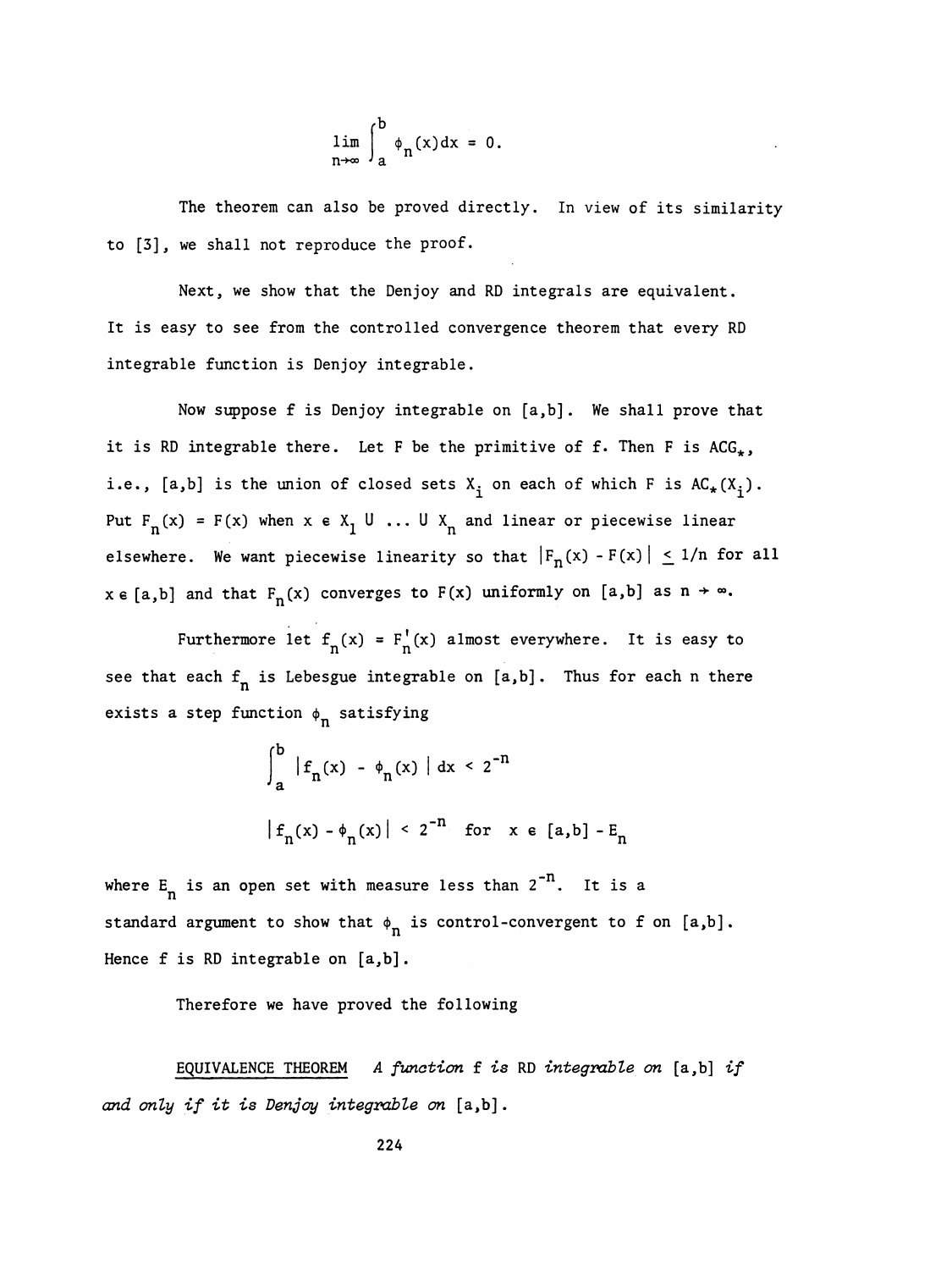In what follows we give a shorter proof of the controlled convergence theorem, using the definition of the RD integral.

PROOF OF CONTROLLED CONVERGENCE THEOREM Suppose  $f_n$  is controlconvergent to f on [a,b]. Since the primitives  $F_n$  of  $f_n$  are ACG<sub>\*</sub> uniformly in n, there exists a sequence of closed sets  $X_i$  with union [a,b] and on each of which  $F_n$  is  $AC_*(X_i)$  uniformly in n. Put  $G_n(x) = F_n(x)$ when  $x \in X_1 \cup ... \cup X_n$  and linear or piecewise linear (if necessary) elsewhere, and  $g_n(x) = G_n'(x)$  almost everywhere. We want piecewise linearity again so that  $G_n - F_n$  converges uniformly on [a,b] as  $n \rightarrow \infty$ . Then each  $g_n$  is Lebesgue integrable on [a,b],  $g_n(x) \rightarrow f(x)$  almost everywhere in [a,b] as  $n \rightarrow \infty$ , and  $G_n$  is ACG<sub>\*</sub> uniformly in n. Again, there is a step function  $\phi_n$  such that

$$
\int_{a}^{b} |g_{n}(x) - \phi_{n}(x)| dx < 2^{-n}
$$
  
\n
$$
|g_{n}(x) - \phi_{n}(x)| < 2^{-n} \text{ for } x \in [a,b] - E_{n}
$$

where  $E_n$  is an open set with measure less than  $2^{-n}$ . It remains to show that  $\phi_n$  is control-convergent to f on [a,b].

First, it is easy to see that  $\phi_n(x)$  + f(x) almost everywhere in [a,b] as  $n \to \infty$ . Second, let  $\Phi_n$  be the primitive of  $\phi_n$  and we see that for any  $u_i$ ,  $v_i \in I_i$ ,

$$
\sum_{i=1}^{n} \left| \int_{u_{i}}^{v_{i}} \phi_{n}(x) dx \right| \leq \sum_{i=1}^{n} \left| \int_{u_{i}}^{v_{i}} (\phi_{n}(x) - g_{n}(x)) dx \right| + \sum_{i=1}^{n} \left| \int_{u_{i}}^{v_{i}} g_{n}(x) dx \right|
$$
\n
$$
\leq \int_{a}^{b} \left| \phi_{n}(x) - g_{n}(x) \right| dx + \sum_{i=1}^{n} \omega(G_{n} ; I_{i})
$$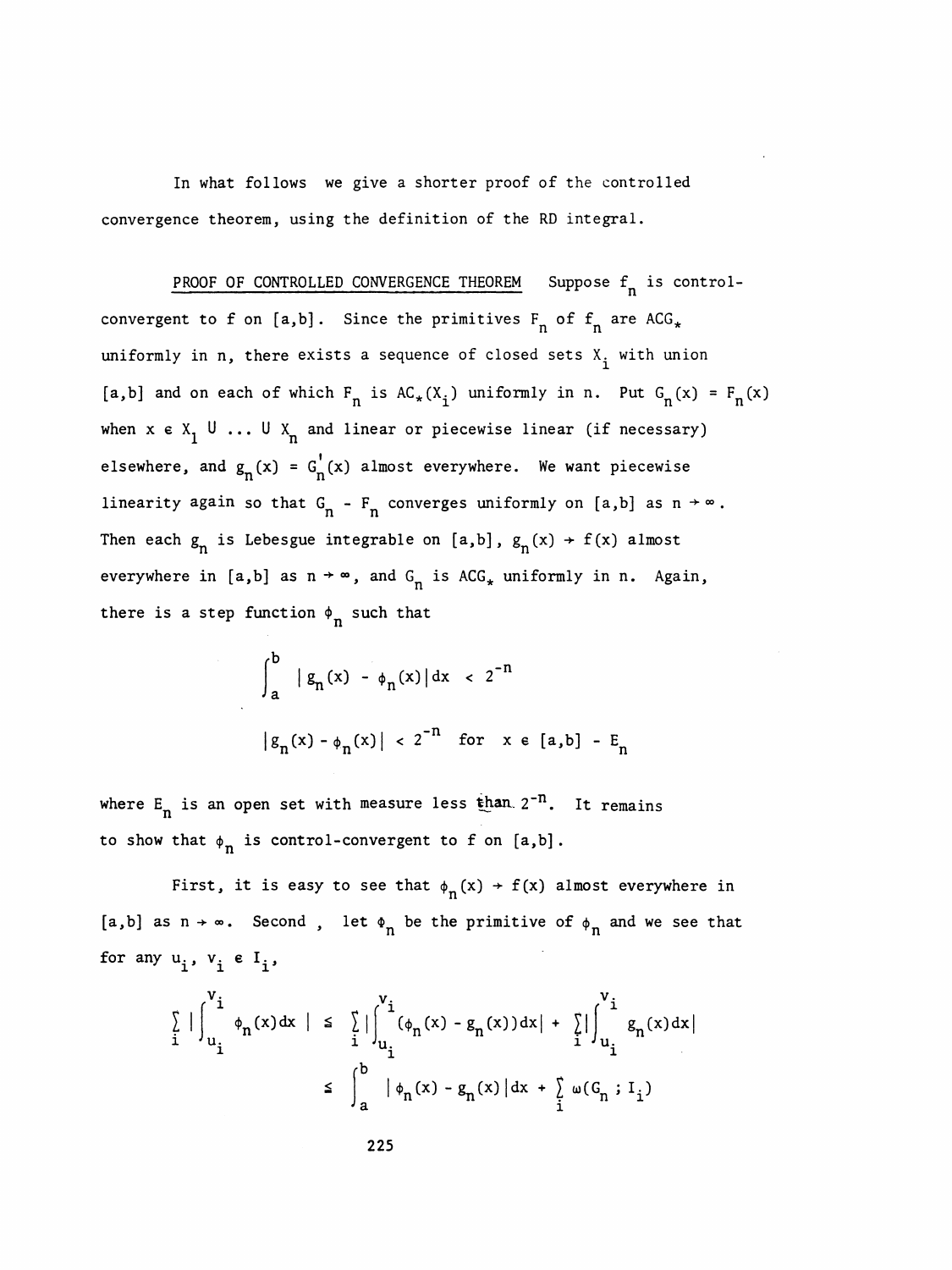which implies that

$$
\sum_{i} \omega(\Phi_n; I_i) \leq 2^{-n} + \sum_{i} \omega(G_n; I_i).
$$

Therefore  $\{\Phi_n\}$  is ACG<sub>\*</sub> uniformly in n. Finally, we write

$$
||G_n - G_m|| = \sup \{ | \int_a^x (g_n - g_m)(x) dx | ; a \le x \le b \}
$$

and we have

$$
\left| \int_{a}^{x} (\phi_{n} - \phi_{m}) (x) dx \right| \leq \left| \int_{a}^{x} (\phi_{n} - g_{n}) (x) \right| + \left| |G_{n} - G_{m}| \right| + \left| \int_{a}^{x} (g_{m} - \phi_{m}) (x) dx \right|
$$
  

$$
\leq 2^{-n} + \left| |G_{n} - F_{n}| \right| + \left| |F_{n} - F_{m}| \right| + \left| |G_{m} - F_{m}| \right| + 2^{-m}.
$$

Thus  $\Phi_n(x)$  converges uniformly on [a,b]. Consequently, f is RD integrable on [a,b] and

$$
\int_{a}^{b} f(x) dx = \lim_{n \to \infty} \int_{a}^{b} \phi_{n}(x) dx
$$

By the construction of 
$$
\phi_n
$$
, we get  
\n
$$
\lim_{n \to \infty} \int_{a}^{b} f_n(x) dx = \int_{a}^{b} f(x) dx.
$$

Hence the proof is complete.

 This together with [1] and [3] provides a third proof to the controlled convergence theorem.